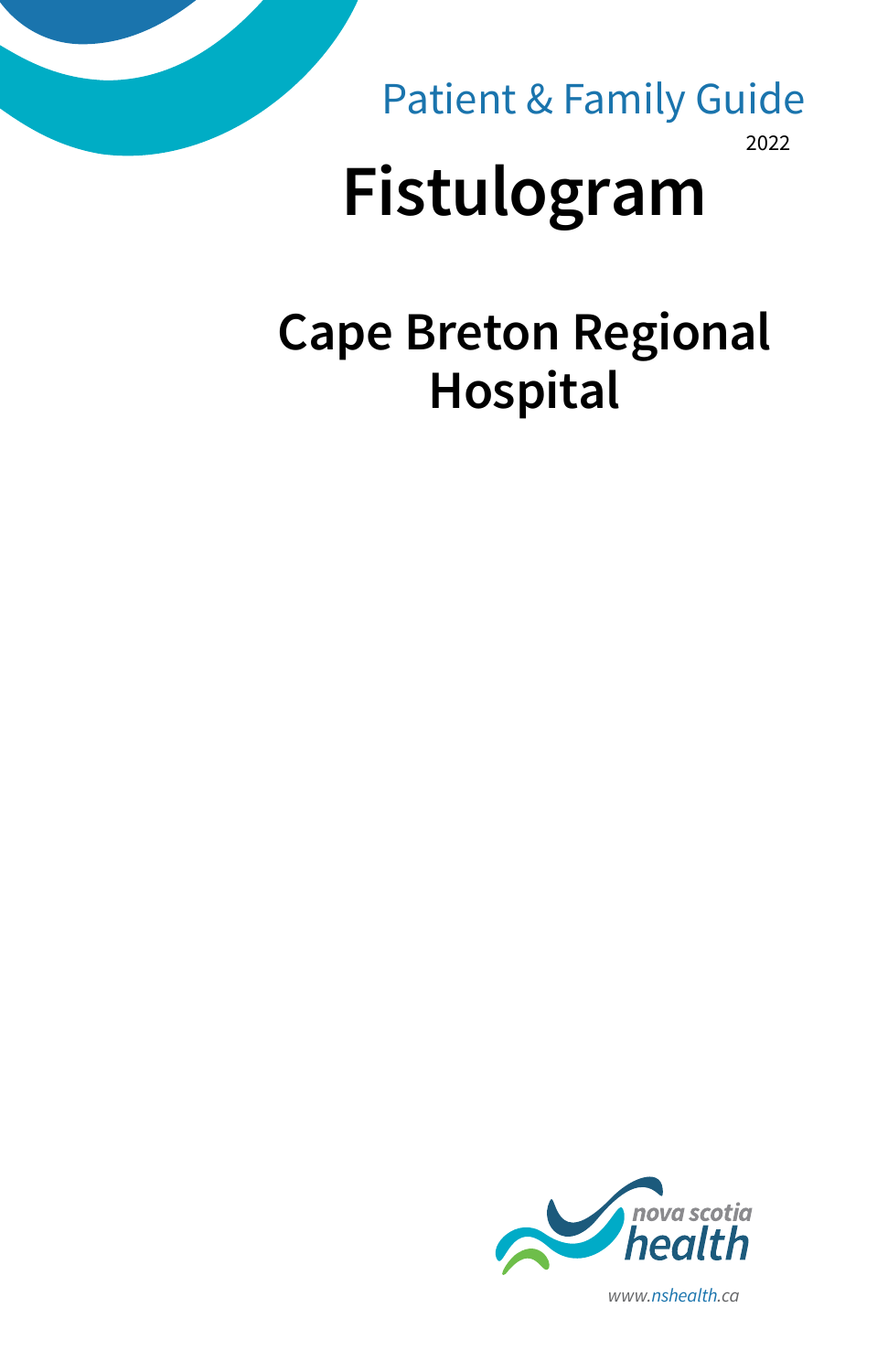## **Fistulogram**

Your doctor has arranged for you to have a special X-ray called a fistulogram. A colourless contrast (X-ray dye) will be injected into your blood vessels using an IV (intravenous line). This dye will help your health care team see your dialysis access (fistula). This is to look for any narrowing(s) in the access.

This test will take about 15 to 30 minutes.

| My appointment |  |
|----------------|--|
| Date: $\_\_$   |  |
| Time:          |  |

**If you cannot keep your appointment, please call the Dialysis Unit right away so that another patient can be booked in your time slot**:

› Phone: 902-567-7817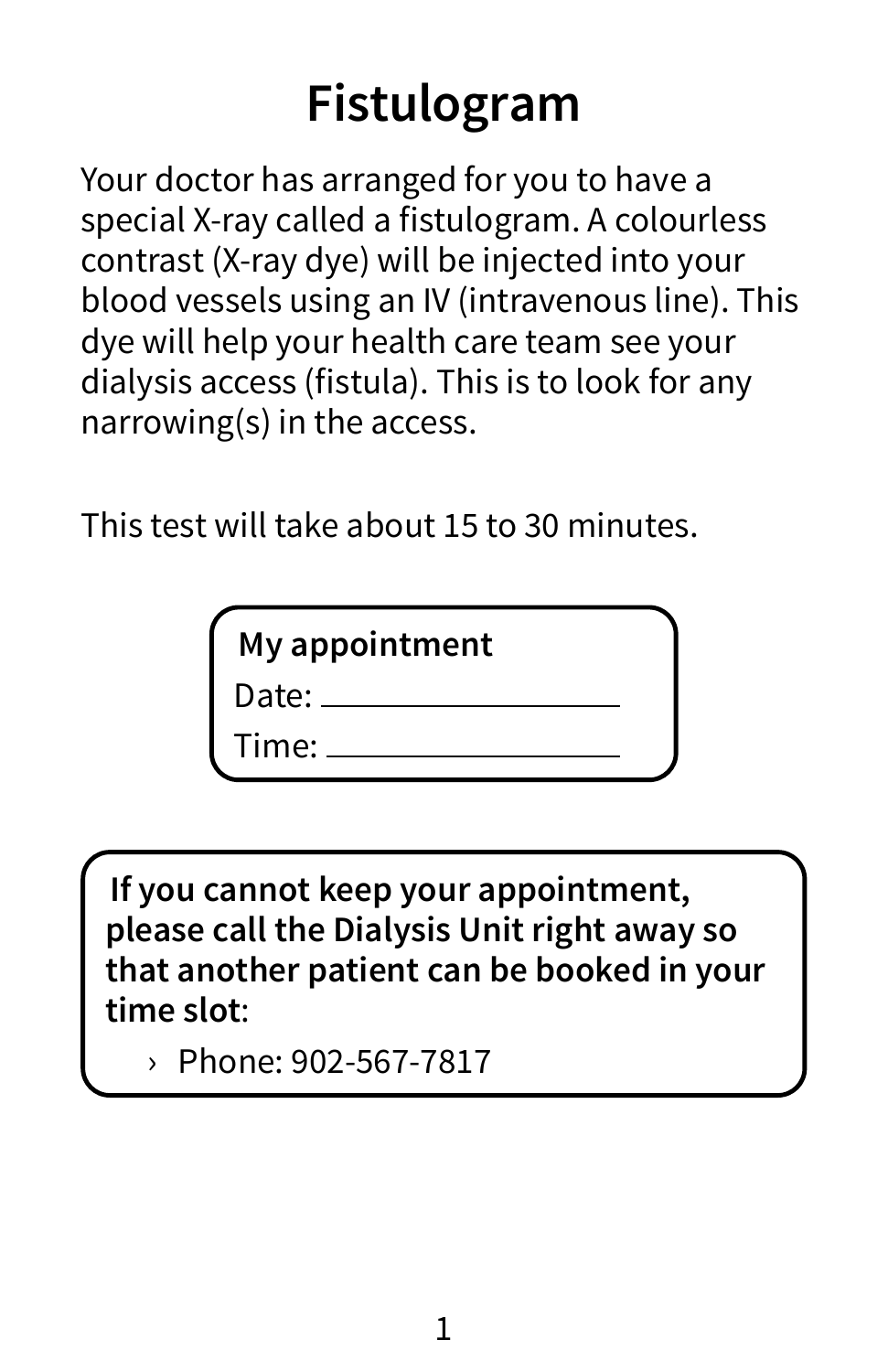#### **Who will do my fistulogram?**

A doctor who specializes in vascular access will do the test. A nurse and an X-ray technologist will also be in the room.

#### **Where do I go for my appointment?**

Please register in the Interventional Radiology (X-ray) Department on the main level 30 minutes before your appointment time.

#### **How do I get ready?**

- You may eat and drink as usual.
- Bring your Nova Scotia health card with you.
- If you are pregnant, tell your referring doctor (the doctor who sent you for this test) and the doctor.
- If you are allergic to X-ray dye, tell your referring doctor and the doctor.
- Take your usual medication(s).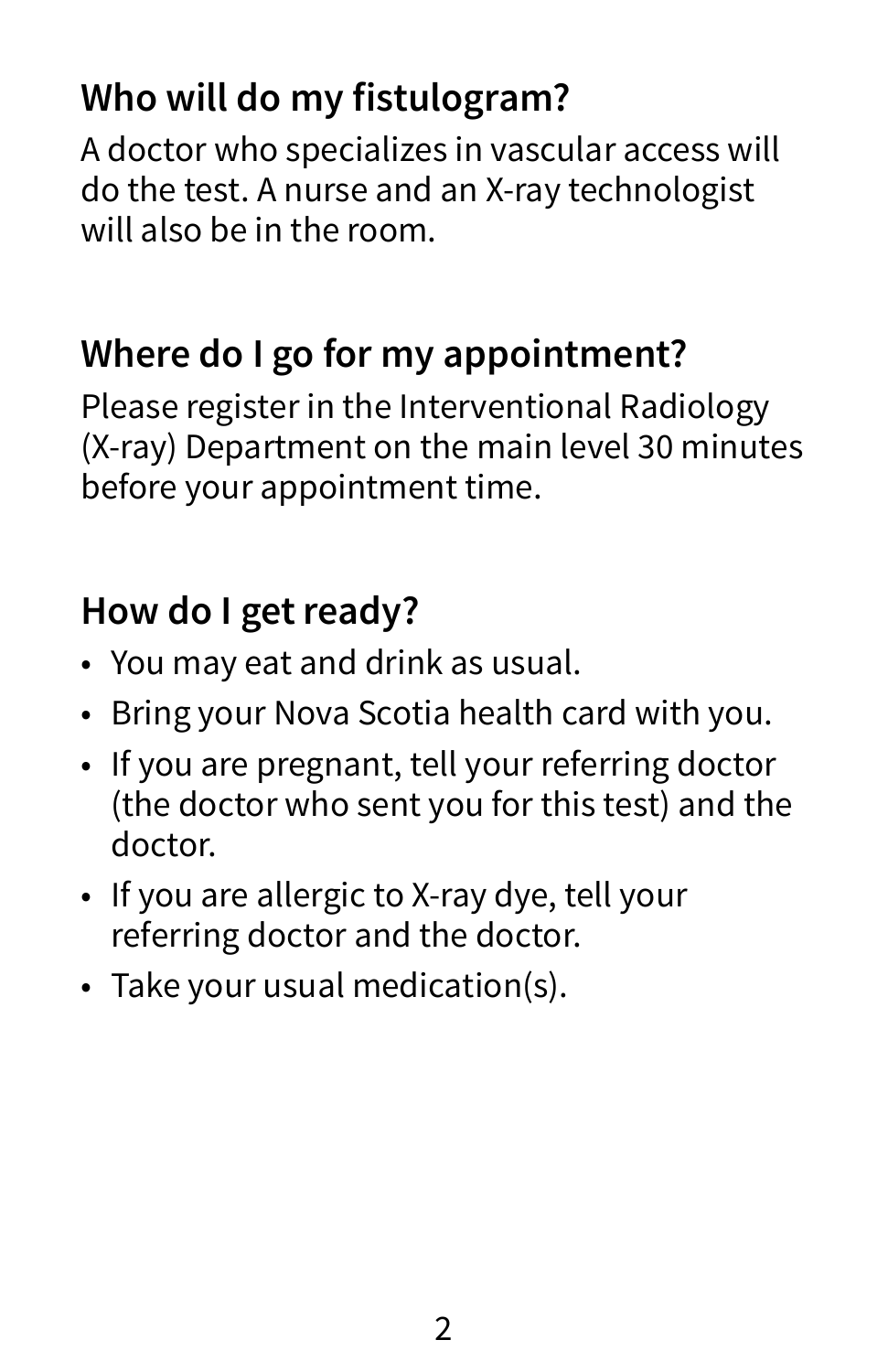#### **How is the fistulogram done?**

- The doctor will explain the procedure to you. Then will then ask you to review and sign a consent form. If you have any questions, please ask.
- You will be taken into the X-ray room and asked to lie down on an exam table.
- A small IV needle will be inserted (put in) into your dialysis access.
- A blood pressure cuff will be put on your fistula arm for a short time. This is to help with the test.
- The doctor will inject the dye through your IV. When the dye is injected, you may have a warm feeling. This will only last for a few seconds. The technologist will take a series of X-rays.
- After the X-rays are taken, your IV will be taken out. This will not hurt. Pressure will be placed on the insertion site (where the IV was put in) for 10 minutes. This is to prevent any bleeding.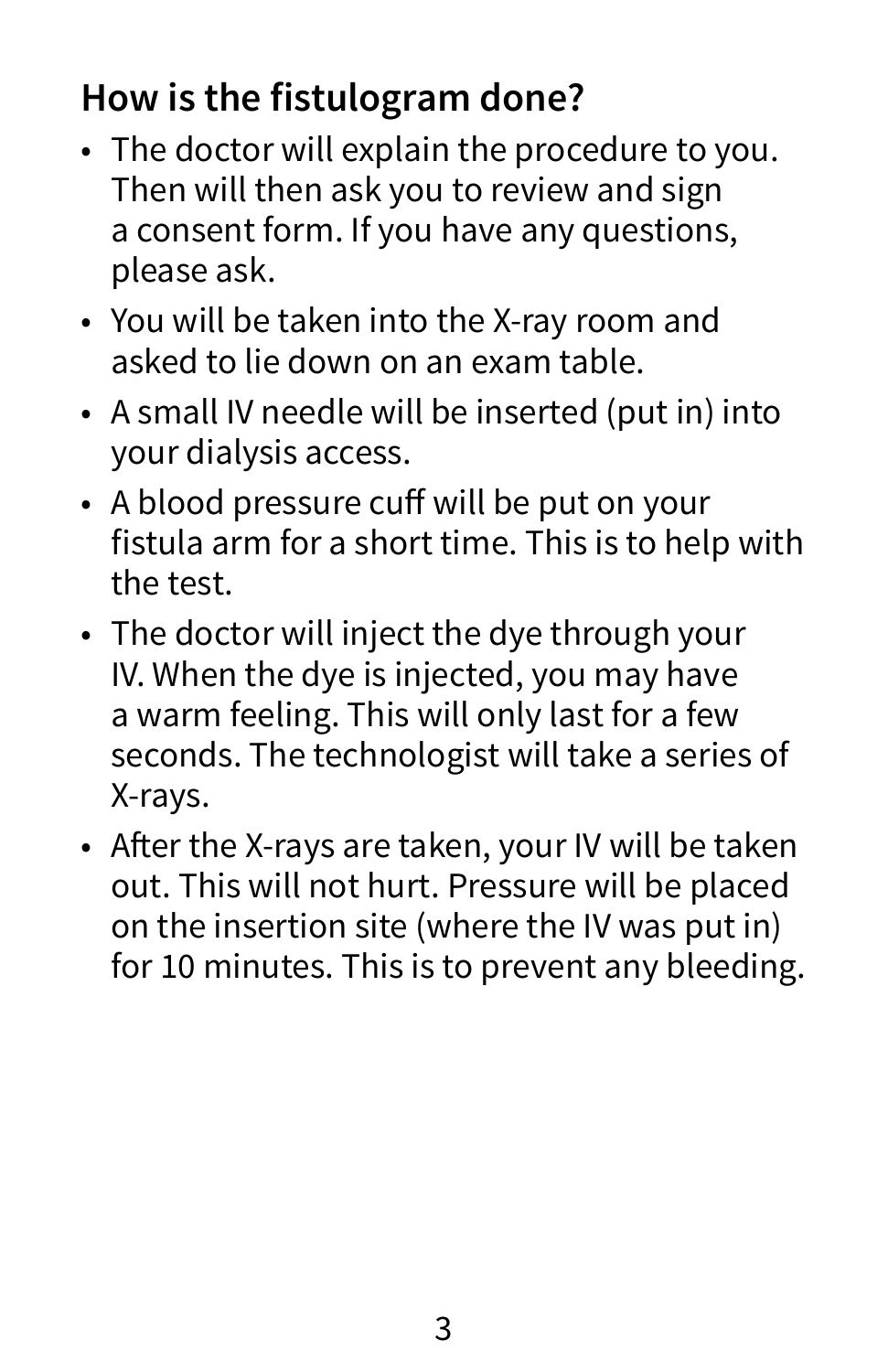### **What will happen next?**

- After the test, you will be able to go home or to the Dialysis Unit. Staff will tell you where to go.
- You may eat and drink as usual.
- You can return to your usual activities on the day after the test. You do not need to take a day off of work or school for this test.

#### **What are the possible risks and complications?**

The risks of this test can include, but are not limited to:

#### **Common:**

› Mild pain, bruising and/or infection from the IV needle insertion site

#### **Less common:**

› Allergic reaction to the X-ray dye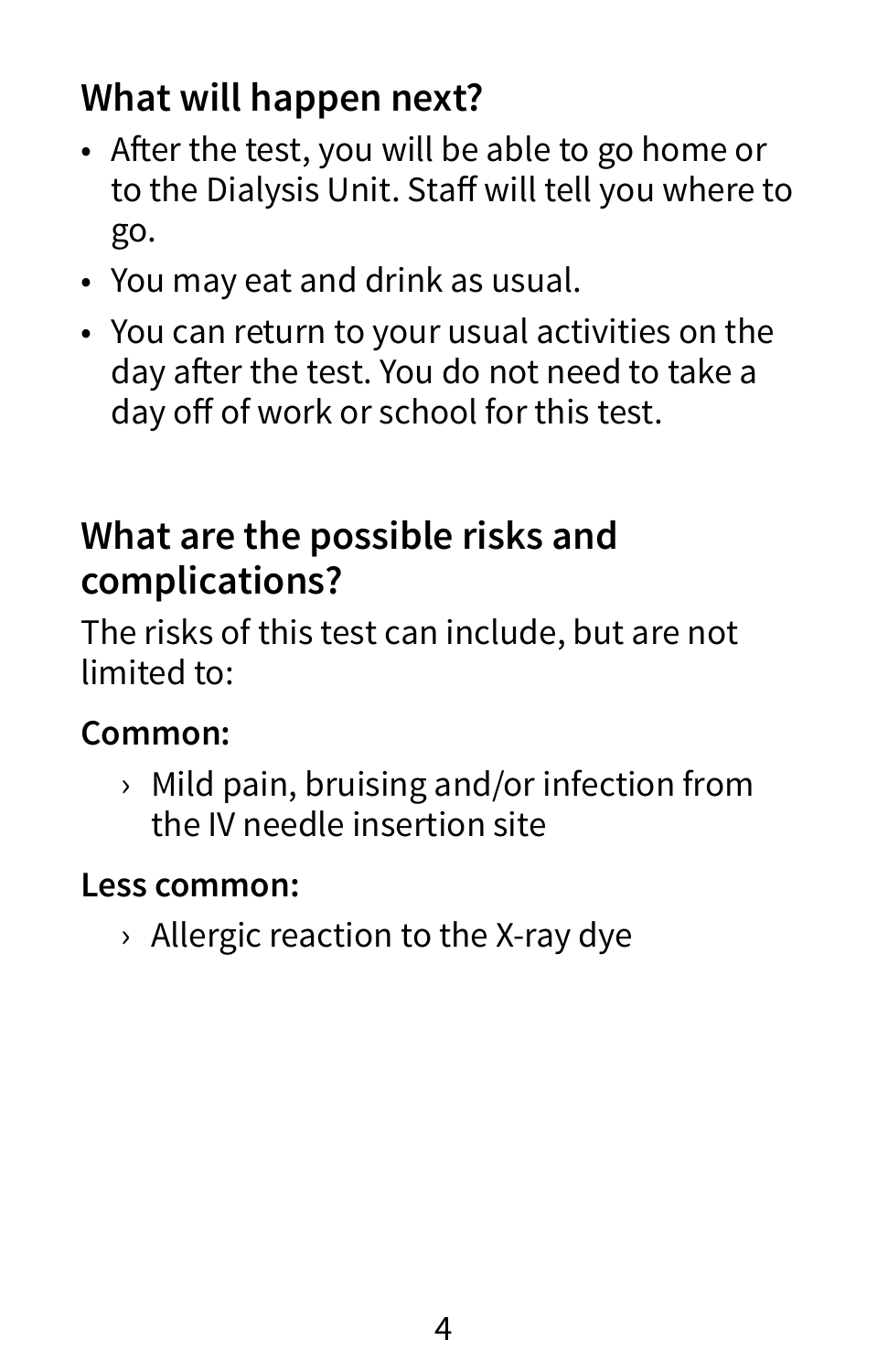#### **Signs and symptoms of an allergic reaction:**

- › Rash
- › Hives
- › Itching
- › Fainting
- › Nausea (upset stomach)
- › Shortness of breath (trouble breathing)

Your health care team may give you medication to help with a possible allergic reaction.

#### **The X-ray dye we use is very safe. Serious reactions during or after a fistulogram are very rare.**

All X-ray tests have some exposure to radiation. The amount of radiation depends on the test. The length of time and amount of radiation exposure are strictly controlled and kept as low as possible.

#### **When will I get the results?**

The results of your test will be available within a couple of days. Your nephrologist (kidney doctor) or primary health care provider (family doctor or nurse practitioner) will talk about the results with you.